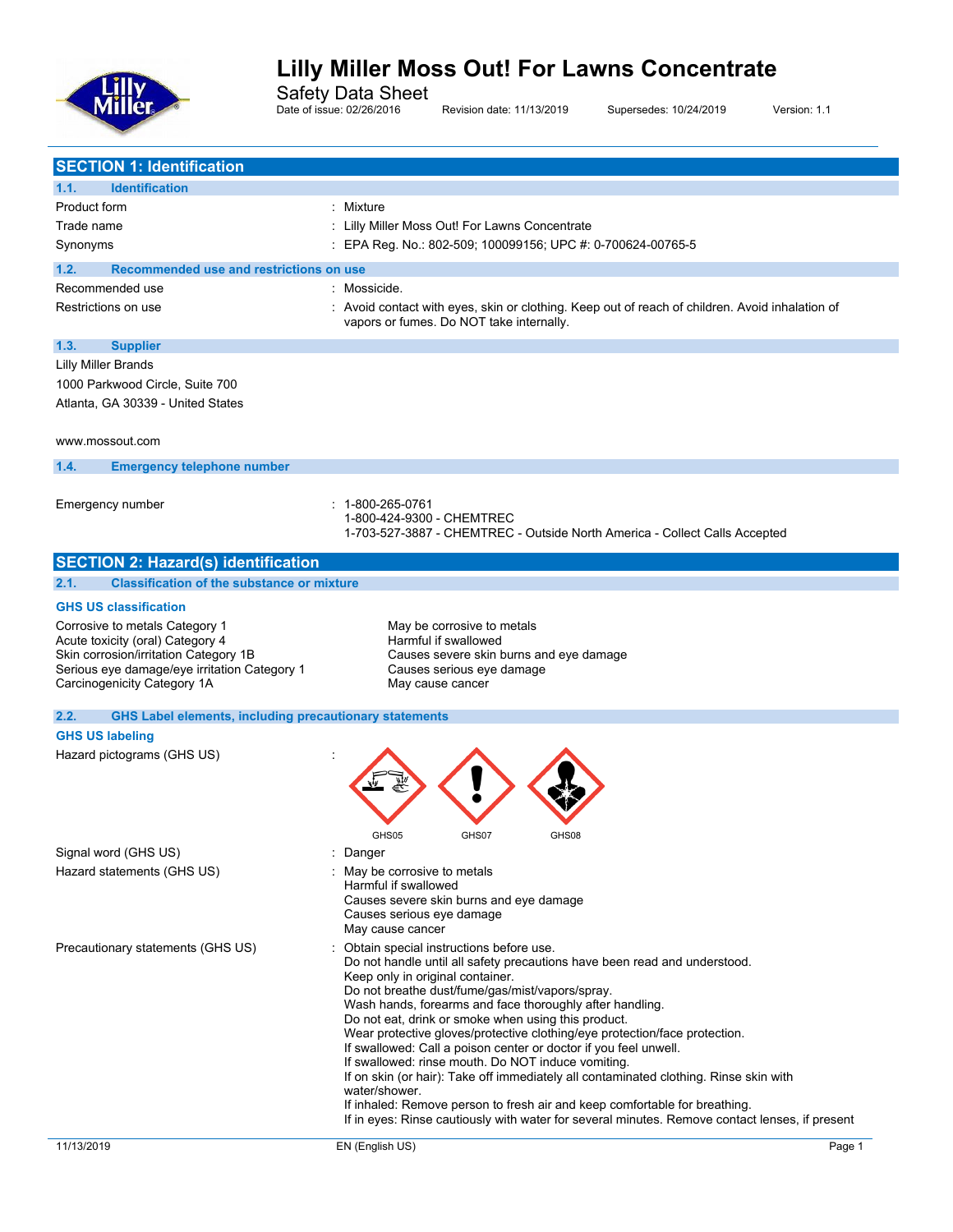Safety Data Sheet

|                                                                         | and easy to do. Continue rinsing.<br>If exposed or concerned: Get medical advice/attention.<br>Immediately call a poison center or doctor.<br>Specific treatment (see supplemental first aid instruction on this label).<br>Rinse mouth.<br>Wash contaminated clothing before reuse.<br>Absorb spillage to prevent material-damage.<br>Store locked up.<br>Store in corrosive resistant container with a resistant inner liner.<br>Dispose of contents/container to in accordance with local/regional/national/international<br>regulations. |                           |         |
|-------------------------------------------------------------------------|----------------------------------------------------------------------------------------------------------------------------------------------------------------------------------------------------------------------------------------------------------------------------------------------------------------------------------------------------------------------------------------------------------------------------------------------------------------------------------------------------------------------------------------------|---------------------------|---------|
| 2.3.<br>Other hazards which do not result in classification             |                                                                                                                                                                                                                                                                                                                                                                                                                                                                                                                                              |                           |         |
| Other hazards not contributing to the<br>classification                 | : This product is toxic to fish. Under United States Regulations (29 CFR 1910.1200 - Hazard<br>Communication Standard), this product is considered hazardous.                                                                                                                                                                                                                                                                                                                                                                                |                           |         |
| 2.4.<br>Unknown acute toxicity (GHS US)                                 |                                                                                                                                                                                                                                                                                                                                                                                                                                                                                                                                              |                           |         |
| Not applicable                                                          |                                                                                                                                                                                                                                                                                                                                                                                                                                                                                                                                              |                           |         |
| <b>SECTION 3: Composition/Information on ingredients</b>                |                                                                                                                                                                                                                                                                                                                                                                                                                                                                                                                                              |                           |         |
| 3.1.<br><b>Substances</b>                                               |                                                                                                                                                                                                                                                                                                                                                                                                                                                                                                                                              |                           |         |
| Not applicable                                                          |                                                                                                                                                                                                                                                                                                                                                                                                                                                                                                                                              |                           |         |
| 3.2.<br><b>Mixtures</b>                                                 |                                                                                                                                                                                                                                                                                                                                                                                                                                                                                                                                              |                           |         |
| <b>Name</b>                                                             |                                                                                                                                                                                                                                                                                                                                                                                                                                                                                                                                              | <b>Product identifier</b> | %       |
| Iron(III) sulfate                                                       |                                                                                                                                                                                                                                                                                                                                                                                                                                                                                                                                              | (CAS-No.) 10028-22-5      | 35      |
| Sulfuric acid                                                           |                                                                                                                                                                                                                                                                                                                                                                                                                                                                                                                                              | (CAS-No.) 7664-93-9       | $1 - 5$ |
| Non-hazardous and/or does not meet criteria for classification          |                                                                                                                                                                                                                                                                                                                                                                                                                                                                                                                                              | (CAS-No.) N/A             | Balance |
| <b>SECTION 4: First-aid measures</b>                                    |                                                                                                                                                                                                                                                                                                                                                                                                                                                                                                                                              |                           |         |
| 4.1.<br><b>Description of first aid measures</b>                        |                                                                                                                                                                                                                                                                                                                                                                                                                                                                                                                                              |                           |         |
| First-aid measures after inhalation                                     | : IF INHALED: Remove person to fresh air and keep comfortable for breathing. Call a POISON<br>CENTER or doctor/physician if you feel unwell.                                                                                                                                                                                                                                                                                                                                                                                                 |                           |         |
| First-aid measures after skin contact                                   | : IF ON SKIN: Wash with plenty of soap and water. If skin irritation or rash occurs: Get medical<br>advice/attention.                                                                                                                                                                                                                                                                                                                                                                                                                        |                           |         |
| First-aid measures after eye contact                                    | : IF IN EYES: Rinse cautiously with water for several minutes. Remove contact lenses, if present<br>and easy to do. Continue rinsing. If eye irritation persists: Get medical advice and attention.                                                                                                                                                                                                                                                                                                                                          |                           |         |
| First-aid measures after ingestion                                      | : IF SWALLOWED: Call a POISON CENTER or doctor/physician if you feel unwell. Rinse mouth.<br>Do NOT induce vomiting unless directed to do so by medical personnel.                                                                                                                                                                                                                                                                                                                                                                           |                           |         |
| 4.2.<br>Most important symptoms and effects (acute and delayed)         |                                                                                                                                                                                                                                                                                                                                                                                                                                                                                                                                              |                           |         |
| Symptoms/effects after skin contact                                     | : May cause severe skin burns.                                                                                                                                                                                                                                                                                                                                                                                                                                                                                                               |                           |         |
| Symptoms/effects after eye contact                                      | : Causes serious eye damage.                                                                                                                                                                                                                                                                                                                                                                                                                                                                                                                 |                           |         |
| Symptoms/effects after ingestion                                        | Harmful if swallowed.                                                                                                                                                                                                                                                                                                                                                                                                                                                                                                                        |                           |         |
| Chronic symptoms                                                        | : May cause cancer.                                                                                                                                                                                                                                                                                                                                                                                                                                                                                                                          |                           |         |
| 4.3.<br>Immediate medical attention and special treatment, if necessary |                                                                                                                                                                                                                                                                                                                                                                                                                                                                                                                                              |                           |         |
| Treat symptomatically.                                                  |                                                                                                                                                                                                                                                                                                                                                                                                                                                                                                                                              |                           |         |
| <b>SECTION 5: Fire-fighting measures</b>                                |                                                                                                                                                                                                                                                                                                                                                                                                                                                                                                                                              |                           |         |
| 5.1.<br>Suitable (and unsuitable) extinguishing media                   |                                                                                                                                                                                                                                                                                                                                                                                                                                                                                                                                              |                           |         |
| Suitable extinguishing media                                            | : Water spray. Dry powder. Foam. Carbon dioxide.                                                                                                                                                                                                                                                                                                                                                                                                                                                                                             |                           |         |
| Unsuitable extinguishing media                                          | : Avoid heavy hose streams.                                                                                                                                                                                                                                                                                                                                                                                                                                                                                                                  |                           |         |
| 5.2.<br>Specific hazards arising from the chemical                      |                                                                                                                                                                                                                                                                                                                                                                                                                                                                                                                                              |                           |         |
| Reactivity                                                              | : The product is non-reactive under normal conditions of use, storage and transport.                                                                                                                                                                                                                                                                                                                                                                                                                                                         |                           |         |
| 5.3.<br>Special protective equipment and precautions for fire-fighters  |                                                                                                                                                                                                                                                                                                                                                                                                                                                                                                                                              |                           |         |
| Firefighting instructions                                               | : Do not allow fire fighting water to escape into waterways or sewers.                                                                                                                                                                                                                                                                                                                                                                                                                                                                       |                           |         |
| Protection during firefighting                                          | : Do not attempt to take action without suitable protective equipment. Self-contained breathing<br>apparatus. Complete protective clothing.                                                                                                                                                                                                                                                                                                                                                                                                  |                           |         |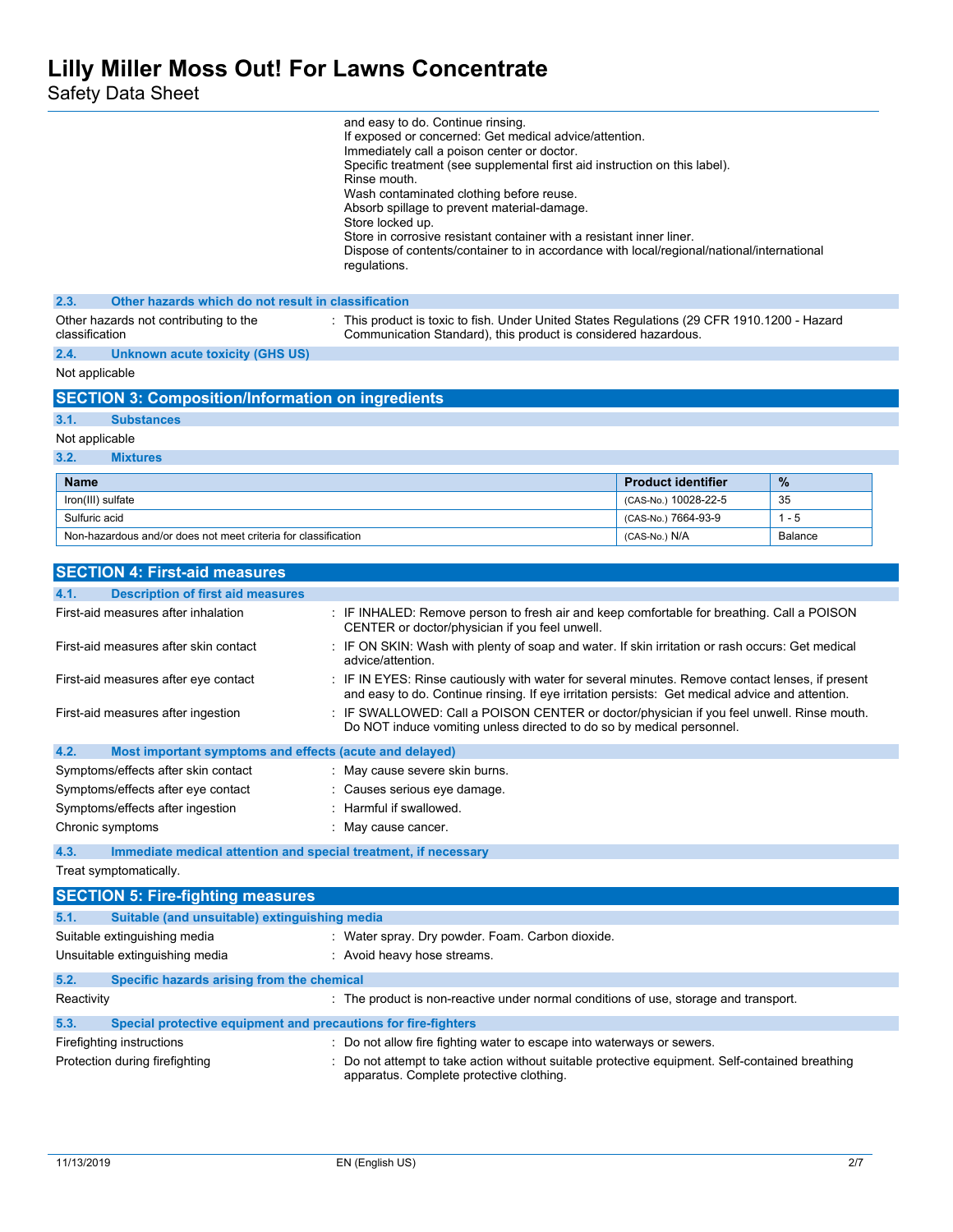Safety Data Sheet

| <b>SECTION 6: Accidental release measures</b>                        |                                                                                                                                                                                                                                                                                                                                                       |  |  |
|----------------------------------------------------------------------|-------------------------------------------------------------------------------------------------------------------------------------------------------------------------------------------------------------------------------------------------------------------------------------------------------------------------------------------------------|--|--|
| 6.1.                                                                 | Personal precautions, protective equipment and emergency procedures                                                                                                                                                                                                                                                                                   |  |  |
| 6.1.1.<br>For non-emergency personnel                                |                                                                                                                                                                                                                                                                                                                                                       |  |  |
| Emergency procedures                                                 | : Ventilate spillage area. Avoid contact with skin and eyes. Avoid breathing vapors or fumes.<br>Evacuate unnecessary personnel. Wear appropriate personal protective equipment, avoid<br>direct contact.                                                                                                                                             |  |  |
| 6.1.2.<br>For emergency responders                                   |                                                                                                                                                                                                                                                                                                                                                       |  |  |
| Protective equipment                                                 | Do not attempt to take action without suitable protective equipment. For further information<br>refer to section 8: Exposure controls/personal protection.                                                                                                                                                                                            |  |  |
| Emergency procedures                                                 | Do not scatter spilled material with high pressure water streams. Do NOT wash away into<br>sewer. Avoid release to the environment. Stay upwind. Stop release. Ventilate area. Wear<br>appropriate personal protective equipment, avoid direct contact. Evacuate unnecessary<br>personnel. Stop leak if safe to do so. Do not touch spilled material. |  |  |
| 6.2.<br><b>Environmental precautions</b>                             |                                                                                                                                                                                                                                                                                                                                                       |  |  |
| Do NOT wash away into sewer. Avoid release to the environment.       |                                                                                                                                                                                                                                                                                                                                                       |  |  |
| 6.3.                                                                 | Methods and material for containment and cleaning up                                                                                                                                                                                                                                                                                                  |  |  |
| Methods for cleaning up                                              | : Absorb spills with an inert material, clay granules or other inert absorbent material and put in<br>container for disposal. Wear appropriate personal protective equipment, avoid direct contact.                                                                                                                                                   |  |  |
| <b>SECTION 7: Handling and storage</b>                               |                                                                                                                                                                                                                                                                                                                                                       |  |  |
| 7.1.<br><b>Precautions for safe handling</b>                         |                                                                                                                                                                                                                                                                                                                                                       |  |  |
| Precautions for safe handling                                        | Ensure good ventilation of the work station. Avoid contact with skin and eyes. Wear personal<br>protective equipment. Avoid breathing fumes.                                                                                                                                                                                                          |  |  |
| Hygiene measures                                                     | Do not eat, drink or smoke when using this product. Always wash hands after handling the<br>product.                                                                                                                                                                                                                                                  |  |  |
| 7.2.<br>Conditions for safe storage, including any incompatibilities |                                                                                                                                                                                                                                                                                                                                                       |  |  |
| Storage conditions                                                   | : Store in a well-ventilated place. Keep cool. Keep from freezing. Keep only in original container.<br>Keep container tightly closed. Store locked up.                                                                                                                                                                                                |  |  |

Incompatible materials **incompatible materials** : Strong oxidizers. Strong bases. Strong acids. Metals.

## **SECTION 8: Exposure controls/personal protection**

### **8.1. Control parameters**

| Sulfuric acid (7664-93-9) |                                        |                                                       |  |
|---------------------------|----------------------------------------|-------------------------------------------------------|--|
| ACGIH                     | ACGIH TWA (mg/m <sup>3</sup> )         | $0.2$ mg/m <sup>3</sup> (thoracic particulate matter) |  |
| <b>ACGIH</b>              | Remark (ACGIH)                         | Pulm func                                             |  |
| <b>OSHA</b>               | OSHA PEL (TWA) (mg/m <sup>3</sup> )    | $\mathsf{Im} q/\mathsf{m}^3$                          |  |
| <b>IDLH</b>               | US IDLH $(mg/m3)$                      | 15 mg/m $3$                                           |  |
| <b>NIOSH</b>              | NIOSH REL $(TWA)$ (mg/m <sup>3</sup> ) | $\mathsf{Im} q/\mathsf{m}^3$                          |  |

| 8.2. | Appropriate engineering controls                             |                                                                                                                                       |  |
|------|--------------------------------------------------------------|---------------------------------------------------------------------------------------------------------------------------------------|--|
|      | Appropriate engineering controls                             | Adequate ventilation systems as needed to control concentrations of airborne contaminants<br>below applicable threshold limit values. |  |
|      | Environmental exposure controls                              | : Avoid release to the environment.                                                                                                   |  |
| 8.3. | Individual protection measures/Personal protective equipment |                                                                                                                                       |  |
|      |                                                              |                                                                                                                                       |  |

## **Hand protection:**

Wear chemical resistant gloves

### **Eye protection:**

Chemical goggles or face shield

#### **Skin and body protection:**

Wear long-sleeved shirt and long pants, and shoes plus socks.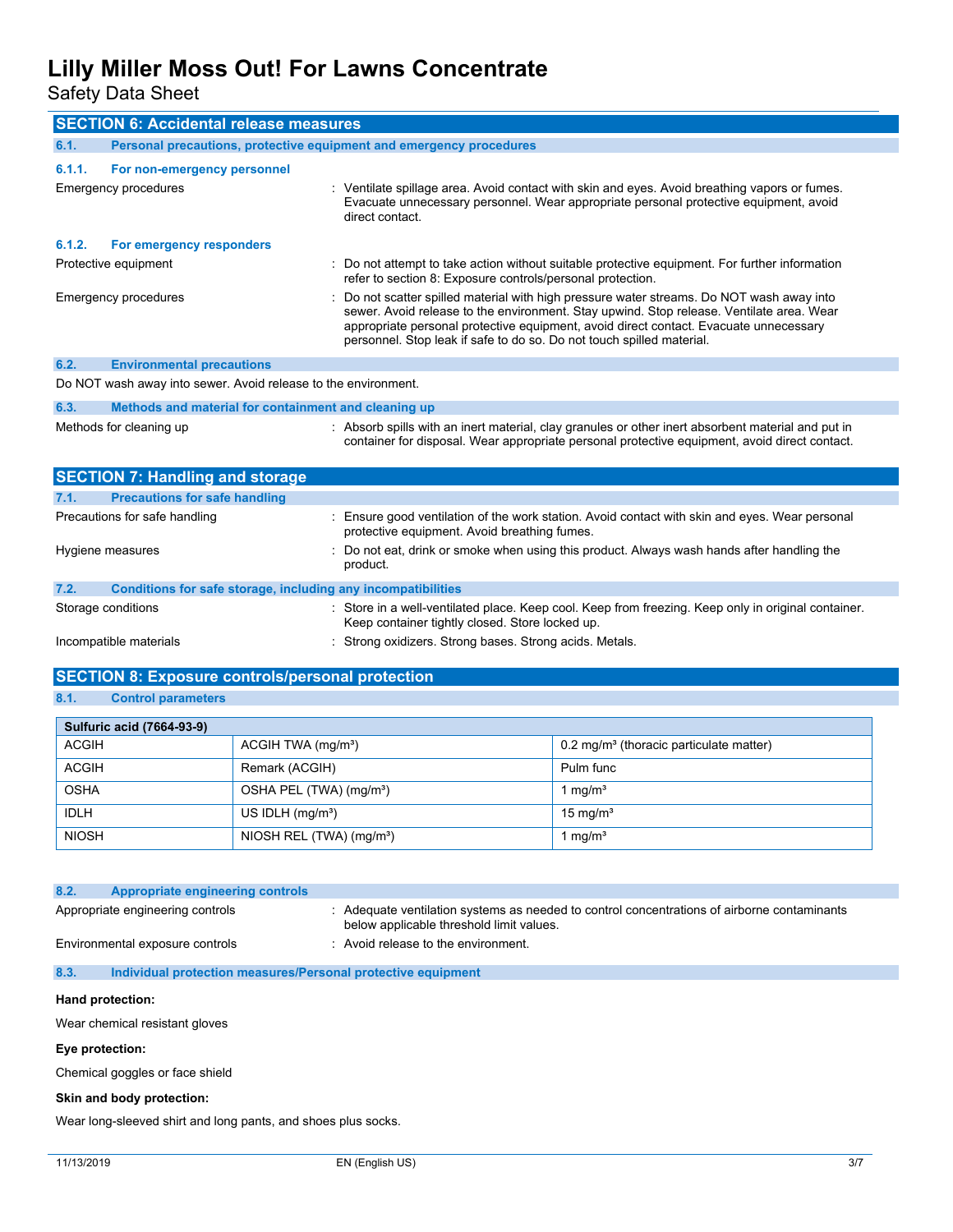Safety Data Sheet

### **Respiratory protection:**

In case of insufficient ventilation, use NIOSH approved respiratory protection.



## **SECTION 9: Physical and chemical properties 9.1. Information on basic physical and chemical properties**

| Physical state                              | Liquid                      |
|---------------------------------------------|-----------------------------|
| Appearance                                  | Brown to reddish ligiud     |
| Color                                       | Brown to reddish            |
| Odor                                        | No data available           |
| Odor threshold                              | No data available           |
| рH                                          | 1 as is, 4.8 in 1% solution |
| Melting point                               | 14.44 °C (58 °F)            |
| Freezing point                              | No data available           |
| Boiling point                               | 100 °C (212 °F)             |
| Flash point                                 | No data available           |
| Relative evaporation rate (butyl acetate=1) | No data available           |
| Flammability (solid, gas)                   | Not applicable              |
| Vapor pressure                              | No data available           |
| Relative vapor density at 20 °C             | No data available           |
| Relative density                            | $1.57 - 1.62$               |
| Solubility                                  | Soluble                     |
| Log Pow                                     | No data available           |
| Auto-ignition temperature                   | No data available           |
| Decomposition temperature                   | No data available           |
| Viscosity, kinematic                        | No data available           |
| Viscosity, dynamic                          | No data available           |
| <b>Explosion limits</b>                     | No data available           |
| <b>Explosive properties</b>                 | Not explosive               |
| Oxidizing properties                        | Not applicable              |
|                                             |                             |

#### **9.2. Other information**

No additional information available

## **SECTION 10: Stability and reactivity**

### **10.1. Reactivity**

The product is non-reactive under normal conditions of use, storage and transport.

### **10.2. Chemical stability**

Stable under normal conditions.

### **10.3. Possibility of hazardous reactions**

No dangerous reactions known under normal conditions of use. Hazardous polymerization will not occur.

### **10.4. Conditions to avoid**

Excessive heat and freezing conditions.

## **10.5. Incompatible materials**

Strong oxidizing agents. Strong bases. Strong acids. Metals.

## **10.6. Hazardous decomposition products**

Under normal conditions of storage and use, hazardous decomposition products should not be produced. Decomposes upon heating to produce toxic gases including sulfur oxides.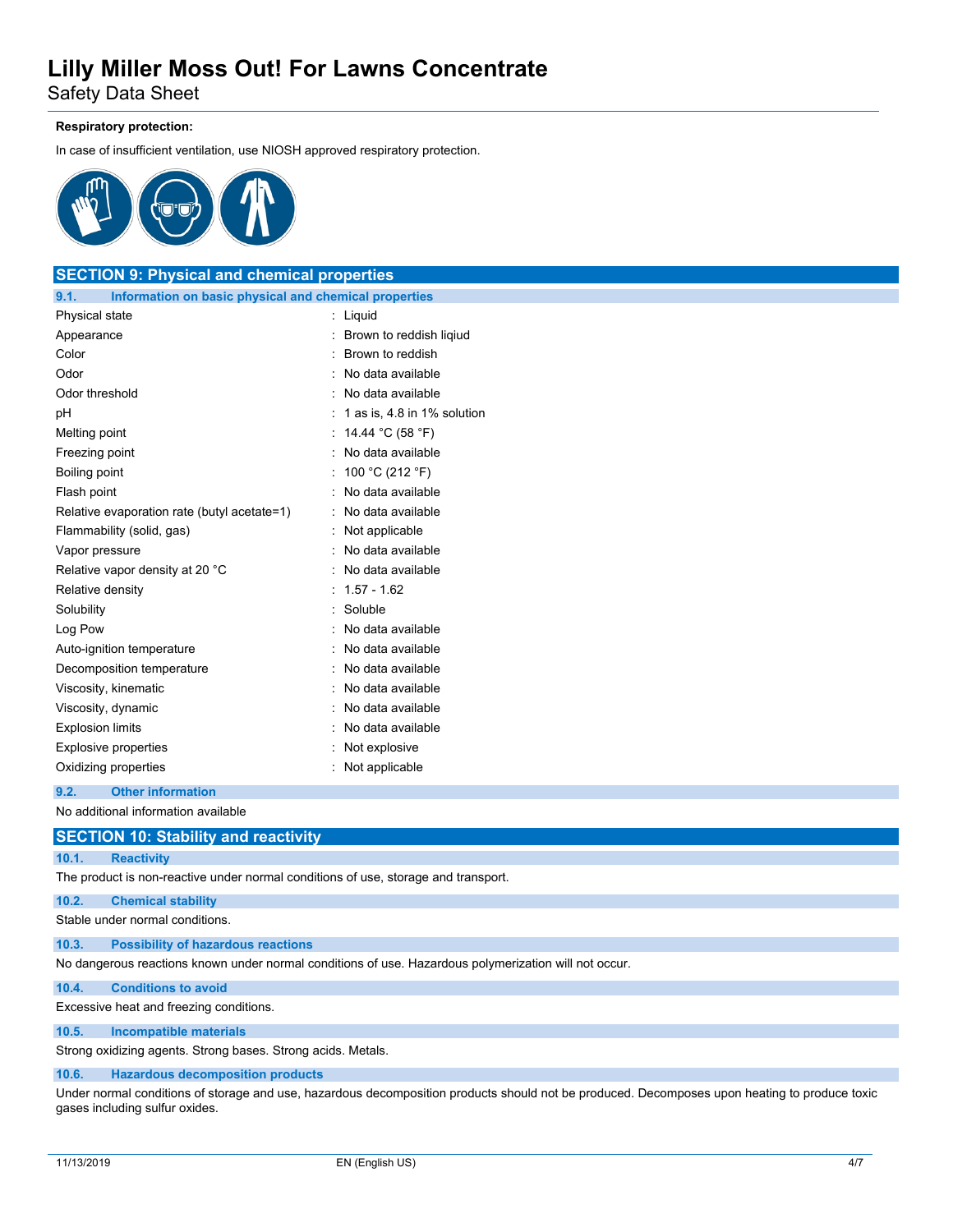Safety Data Sheet

## **SECTION 11: Toxicological information 11.1. Information on toxicological effects Lilly Miller Moss Out! For Lawns Concentrate** ATE (Oral) **ATE** (Oral) **500 mg/kg** body weight **Iron(III) sulfate (10028-22-5)** LD50 oral rat 500 - 2000 mg/kg **Sulfuric acid (7664-93-9)** LD50 oral rat 2140 mg/kg Listed on IARC (International Agency for Research on Cancer) IARC group 1 - Carcinogenic to humans In OSHA Hazard Communication Carcinogen list? | Yes

| <b>GHS-US Properties</b>                              | <b>Classification</b>                    |
|-------------------------------------------------------|------------------------------------------|
| Acute toxicity (oral)                                 | Harmful if swallowed.                    |
| Acute toxicity (dermal)                               | Not classified                           |
| Acute toxicity (inhalation)                           | Not classified                           |
| Skin corrosion/irritation                             | Causes severe skin burns and eye damage. |
| Serious eye damage/irritation                         | Causes serious eye damage.               |
| Respiratory or skin sensitization                     | Not classified                           |
| Germ cells mutagen                                    | Not classified                           |
| Carcinogenicity                                       | May cause cancer.                        |
| Reproductive toxicity                                 | Not classified                           |
| Specific target organ toxicant<br>(single exposure)   | Not classified                           |
| Specific target organ toxicant<br>(repeated exposure) | Not classified                           |
| Aspiration hazard                                     | Not classified                           |

## **Potential health effects**

| <b>Inhalation</b>           |                                                                                                                                                                                      |
|-----------------------------|--------------------------------------------------------------------------------------------------------------------------------------------------------------------------------------|
| Acute                       | : Under normal conditions of use, no health effects are expected.                                                                                                                    |
| <b>Skin</b>                 |                                                                                                                                                                                      |
| Acute                       | Causes serious skin burns.                                                                                                                                                           |
| Eye                         |                                                                                                                                                                                      |
| Acute                       | Causes serious eye damage.                                                                                                                                                           |
| Ingestion                   |                                                                                                                                                                                      |
| Acute                       | : Harmful if swallowed.                                                                                                                                                              |
| Mutagenicity                | : Not classified.                                                                                                                                                                    |
| Carcinogenicity             | : Strong inorganic acid aerosols/mists containing sulfuric acid are carcinogenic to humans via inhalation. Under<br>normal conditions of use this route of exposure is not expected. |
| <b>Reproductive Effects</b> | : Not classified.                                                                                                                                                                    |

## **SECTION 12: Ecological information**

**12.1. Toxicity**

No additional information available

## **12.2. Persistence and degradability**

No additional information available

#### **12.3. Bioaccumulative potential**

No additional information available

### **12.4. Mobility in soil**

No additional information available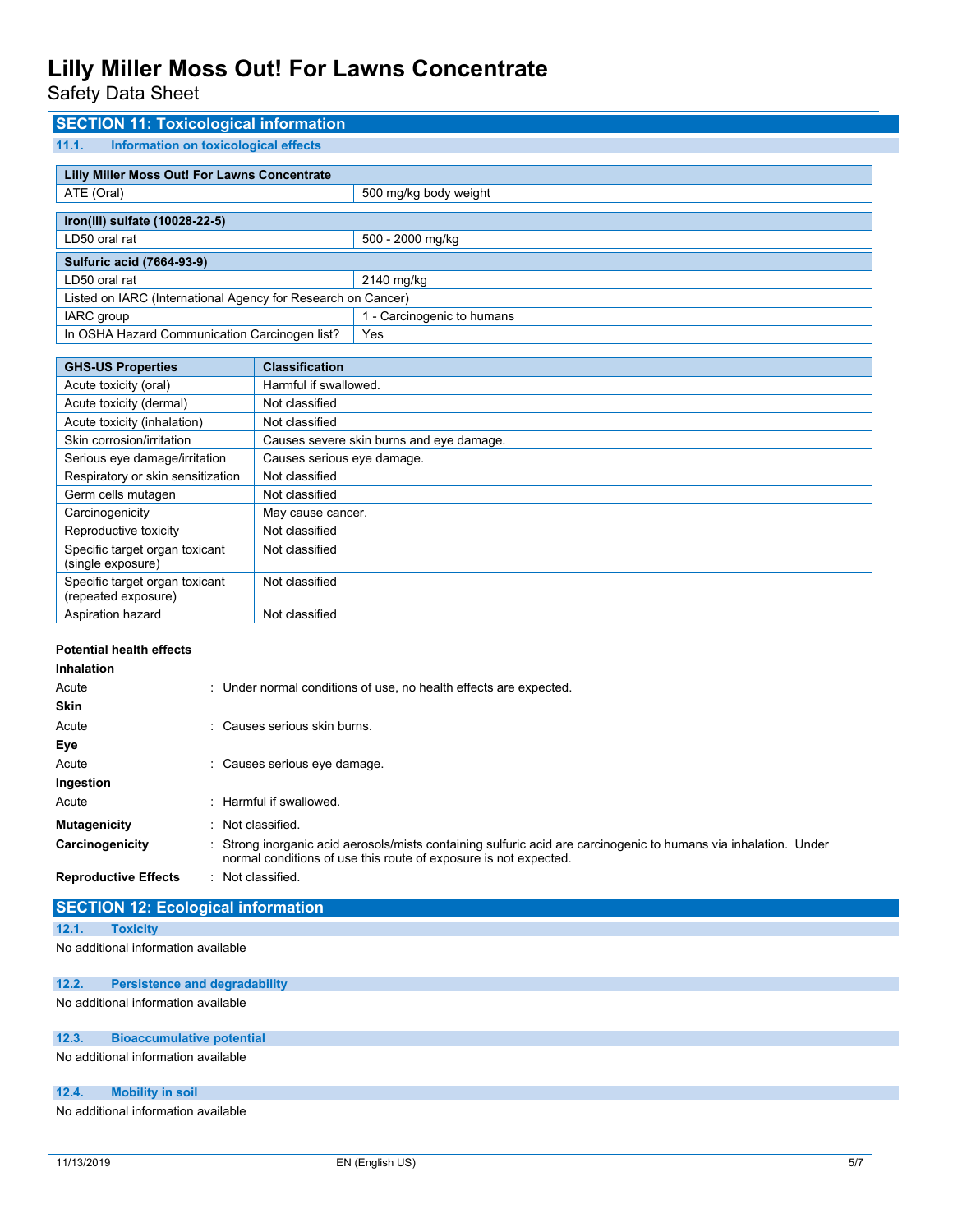Safety Data Sheet

| 12.5. | Other adverse effects                        |                                |
|-------|----------------------------------------------|--------------------------------|
|       | Lilly Miller Moss Out! For Lawns Concentrate |                                |
|       | Ecological Fate                              | This product is toxic to fish. |

## **SECTION 13: Disposal considerations**

**13.1. Disposal methods**

Product/Packaging disposal recommendations : Dispose of content and/or container in accordance with local, regional, national, and/or international regulations.

| <b>SECTION 14: Transport information</b> |                  |                                                                 |                                      |               |                                                                 |
|------------------------------------------|------------------|-----------------------------------------------------------------|--------------------------------------|---------------|-----------------------------------------------------------------|
|                                          | <b>UN number</b> | <b>Proper Shipping Name</b>                                     | <b>Transport hazard</b><br>class(es) | Packing group | <b>Environmental hazards</b>                                    |
| <b>DOT</b>                               | UN3264           | Corrosive liquid, acidic, inorganic,<br>n.o.s. (Ferric sulfate) | 8                                    | Ш             | $RQ$ Ferric sulfate = 1,000 lbs.<br>Sufuric acid = $1,000$ lbs. |
| <b>IMDG</b>                              | UN3264           | Corrosive liquid, acidic, inorganic,<br>n.o.s. (Ferric sulfate) | 8                                    | Ш             | Not applicable                                                  |
| <b>IATA</b>                              | UN3264           | Corrosive liquid, acidic, inorganic,<br>n.o.s. (Ferric sulfate) | 8                                    | Ш             | Not applicable                                                  |

## **SECTION 15: Regulatory information 15.1. US Federal regulations**

| Iron(III) sulfate (10028-22-5)                                                                                                                                                                                                                                                                                                                                                                                                                                                                                                                    |                                                                                                                                                                                                                                                                                                                                                                                                                                                                                                                                                                                  |  |
|---------------------------------------------------------------------------------------------------------------------------------------------------------------------------------------------------------------------------------------------------------------------------------------------------------------------------------------------------------------------------------------------------------------------------------------------------------------------------------------------------------------------------------------------------|----------------------------------------------------------------------------------------------------------------------------------------------------------------------------------------------------------------------------------------------------------------------------------------------------------------------------------------------------------------------------------------------------------------------------------------------------------------------------------------------------------------------------------------------------------------------------------|--|
| Listed on the United States TSCA (Toxic Substances Control Act) inventory                                                                                                                                                                                                                                                                                                                                                                                                                                                                         |                                                                                                                                                                                                                                                                                                                                                                                                                                                                                                                                                                                  |  |
| <b>CERCLA RQ</b>                                                                                                                                                                                                                                                                                                                                                                                                                                                                                                                                  | 1000 lb                                                                                                                                                                                                                                                                                                                                                                                                                                                                                                                                                                          |  |
| <b>Sulfuric acid (7664-93-9)</b>                                                                                                                                                                                                                                                                                                                                                                                                                                                                                                                  |                                                                                                                                                                                                                                                                                                                                                                                                                                                                                                                                                                                  |  |
| Listed on the United States TSCA (Toxic Substances Control Act) inventory<br>Listed on the United States SARA Section 302<br>Subject to reporting requirements of United States SARA Section 313                                                                                                                                                                                                                                                                                                                                                  |                                                                                                                                                                                                                                                                                                                                                                                                                                                                                                                                                                                  |  |
| <b>CERCLA RQ</b>                                                                                                                                                                                                                                                                                                                                                                                                                                                                                                                                  | 1000 lb                                                                                                                                                                                                                                                                                                                                                                                                                                                                                                                                                                          |  |
| Section 302 EPCRA Reportable Quantity (RQ)                                                                                                                                                                                                                                                                                                                                                                                                                                                                                                        | 1000 lb                                                                                                                                                                                                                                                                                                                                                                                                                                                                                                                                                                          |  |
| SARA Section 302 Threshold Planning<br>Quantity (TPQ)                                                                                                                                                                                                                                                                                                                                                                                                                                                                                             | 1000 lb                                                                                                                                                                                                                                                                                                                                                                                                                                                                                                                                                                          |  |
| SARA Section 313 - Emission Reporting                                                                                                                                                                                                                                                                                                                                                                                                                                                                                                             | 1 % (acid aerosols including mists, vapors, gas, fog, and other airborne forms of any particle<br>size)                                                                                                                                                                                                                                                                                                                                                                                                                                                                          |  |
| <b>FIFRA Labelling</b>                                                                                                                                                                                                                                                                                                                                                                                                                                                                                                                            |                                                                                                                                                                                                                                                                                                                                                                                                                                                                                                                                                                                  |  |
| <b>EPA Registration Number</b>                                                                                                                                                                                                                                                                                                                                                                                                                                                                                                                    | 802-509                                                                                                                                                                                                                                                                                                                                                                                                                                                                                                                                                                          |  |
| This chemical is a pesticide product registered by the United States Environmental Protection Agency and is subject to certain labeling<br>requirements under federal pesticide law. These requirements differ from the classification criteria and hazard information required for safety<br>data sheets (SDS), and for workplace labels of non-pesticide chemicals. The hazard information required on the pesticide label is reproduced<br>below. The pesticide label also includes other important information, including directions for use. |                                                                                                                                                                                                                                                                                                                                                                                                                                                                                                                                                                                  |  |
| FIFRA Signal word                                                                                                                                                                                                                                                                                                                                                                                                                                                                                                                                 | Warning                                                                                                                                                                                                                                                                                                                                                                                                                                                                                                                                                                          |  |
| <b>FIFRA Precautionary Statement</b>                                                                                                                                                                                                                                                                                                                                                                                                                                                                                                              | KEEP OUT OF REACH OF CHILDREN.                                                                                                                                                                                                                                                                                                                                                                                                                                                                                                                                                   |  |
| FIFRA Hazards to Humans and Domestic<br>Animals                                                                                                                                                                                                                                                                                                                                                                                                                                                                                                   | Causes substantial but temporary eye injury. Do not get in eyes or on clothing. Wear<br>protective eyewear such as goggles or safety glasses, long-sleeved shirt and long pants,<br>socks, shoes and gloves. Harmful if swallowed, inhaled or absorbed through skin. Avoid<br>breathing spray mist. Remove contaminated clothing and wash clothing before reuse. Wash<br>thoroughly with soap and water after handling and before eating, drinking, chewing gum, using<br>tobacco or using the toilet. Do not allow persons or pets in treated areas until sprays have<br>dried. |  |